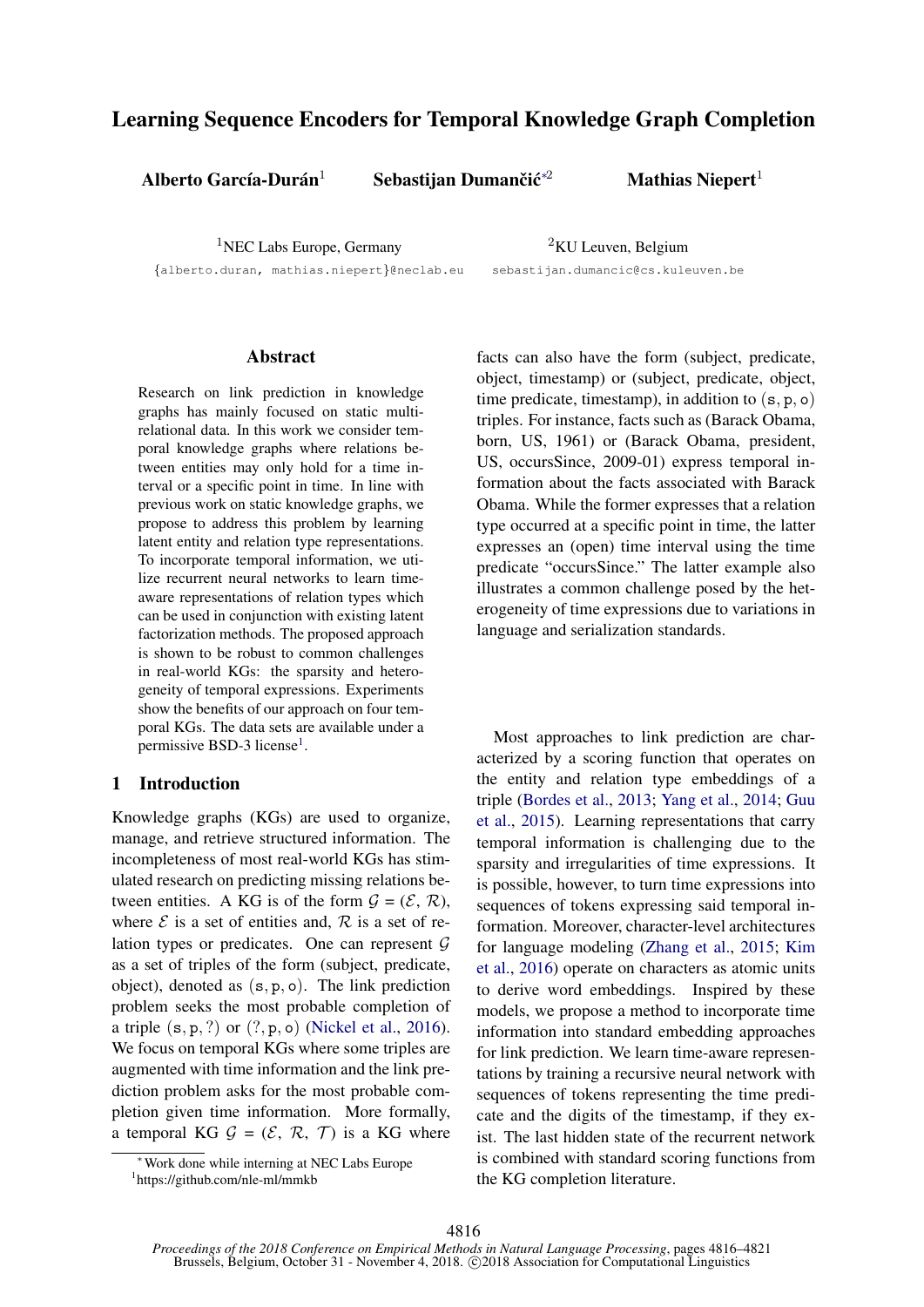#### 2 Related Work

Reasoning with temporal information in knowledge bases has a long history and has resulted in numerous temporal logics [\(van Benthem,](#page-5-6) [1995\)](#page-5-6). Several recent approaches extend statistical relational learning frameworks with temporal reasoning capabilities [\(Chekol et al.,](#page-5-7) [2017;](#page-5-7) [Chekol and](#page-5-8) [Stuckenschmidt,](#page-5-8) [2018;](#page-5-8) [Dylla et al.,](#page-5-9) [2013\)](#page-5-9).

There is also prior work on incorporating temporal information in knowledge graph completion methods. [Jiang et al.](#page-5-10) [\(2016\)](#page-5-10) capture the temporal ordering that exists between some relation types as well as additional common-sense constraints to generate more accurate link predictions. [Es](#page-5-11)[teban et al.](#page-5-11) [\(2016\)](#page-5-11) introduce a prediction model for link prediction that assumes that changes to a KG are introduced by incoming events. These events are modeled as a separate event graph and used to predict the existence of links in the future. [Trivedi et al.](#page-5-12) [\(2017\)](#page-5-12) model the occurrence of a fact as a point process whose intensity function is influenced by the score assigned to the fact by an embedding function. [Leblay and Chekol](#page-5-13) [\(2018\)](#page-5-13) develop scoring functions that incorporate time representations into a TransE-type scoring function. Prior work has also incorporated numerical but non-temporal entity information for knowledge base completion [\(Garcia-Duran and Niepert,](#page-5-14) [2017\)](#page-5-14).

Contrary to all previous approaches, we encode sequences of temporal tokens with an RNN. This facilitates the encoding of relation types with temporal tokens such as "since," "until," and the digits of timestamps. Moreover, the RNN encoding provides an inductive bias for parameter sharing among similar timestamps (e.g., those occurring in the same century). Finally, our method can be combined with all existing scoring functions.

# 3 Time-Aware Representations

Embedding approaches for KG completion learn a scoring function  $f$  that operates on the embeddings of the subject  $e_s$ , the object  $e_o$ , and the predicate  $e_p$  of the triples. The value of this scoring function on a triple  $(s, p, o)$ ,  $f(s, p, o)$ , is learned to be proportional to the likelihood of the triples being true. Popular examples of scoring functions are

• TRANSE [\(Bordes et al.,](#page-5-1) [2013\)](#page-5-1)

$$
f(s, p, o) = ||\mathbf{e}_s + \mathbf{e}_p - \mathbf{e}_o||_2.
$$
 (1)

<span id="page-1-0"></span>

Figure 1: Learning time-aware representations.

• DISTMULT [\(Yang et al.,](#page-5-2) [2014\)](#page-5-2):

$$
f(s, p, o) = (\mathbf{e}_s \circ \mathbf{e}_o) \mathbf{e}_p^T, \tag{2}
$$

where  $\mathbf{e}_s, \mathbf{e}_o \in \mathbb{R}^d$  are the embeddings of the *subject* and *object* entities,  $e_p \in \mathbb{R}^d$  is the embedding of the relation type *predicate*, and ◦ is the elementwise product. These scoring functions do not take temporal information into account.

Given a temporal KG where some triples are augmented with temporal information, we can decompose a given (possibly incomplete) timestamp into a sequence consisting of some of the following *temporal tokens*

$$
\frac{year}{0 \cdot 1 \cdot 2 \cdot 3 \cdot 4 \cdot 5 \cdot 6 \cdot 7 \cdot 8 \cdot 9}
$$
\n
$$
\overbrace{01 \cdot 02 \cdot 03 \cdot 04 \cdot 05 \cdot 06 \cdot 07 \cdot 08 \cdot 09 \cdot 10 \cdot 11 \cdot 12}^{meanth}
$$
\n
$$
\overbrace{0 \cdot 1 \cdot 2 \cdot 3 \cdot 4 \cdot 5 \cdot 6 \cdot 7 \cdot 8 \cdot 9}^{year}
$$

Hence, temporal tokens have a vocabulary size of 32. Moreover, for each triple we can extract a sequence of *predicate tokens* that always consists of the relation type token and, if available, a temporal modifier token such as "since" or "until." We refer to the concatenation of the predicate token sequence and (if available) the sequence of temporal tokens as the predicate sequence  $p_{sea}$ . Now, a temporal KG can be represented as a collection of triples of the form  $(s, p_{\text{seq}}, o)$ , wherein the predicate sequence may include temporal information. Table [1](#page-2-0) lists some examples of such facts from a temporal KG and their corresponding predicate sequence. We use the suffix  $y$ ,  $m$  and  $d$  to indicate whether the digit corresponds to year, month or day information. It is these sequences of tokens that are used as input to a recurrent neural network.

### 3.1 LSTMs for Time-Encoding Sequences

A long short-term memory (LSTM) is a neural network architecture particularly suited for modeling sequential data. The equations defining an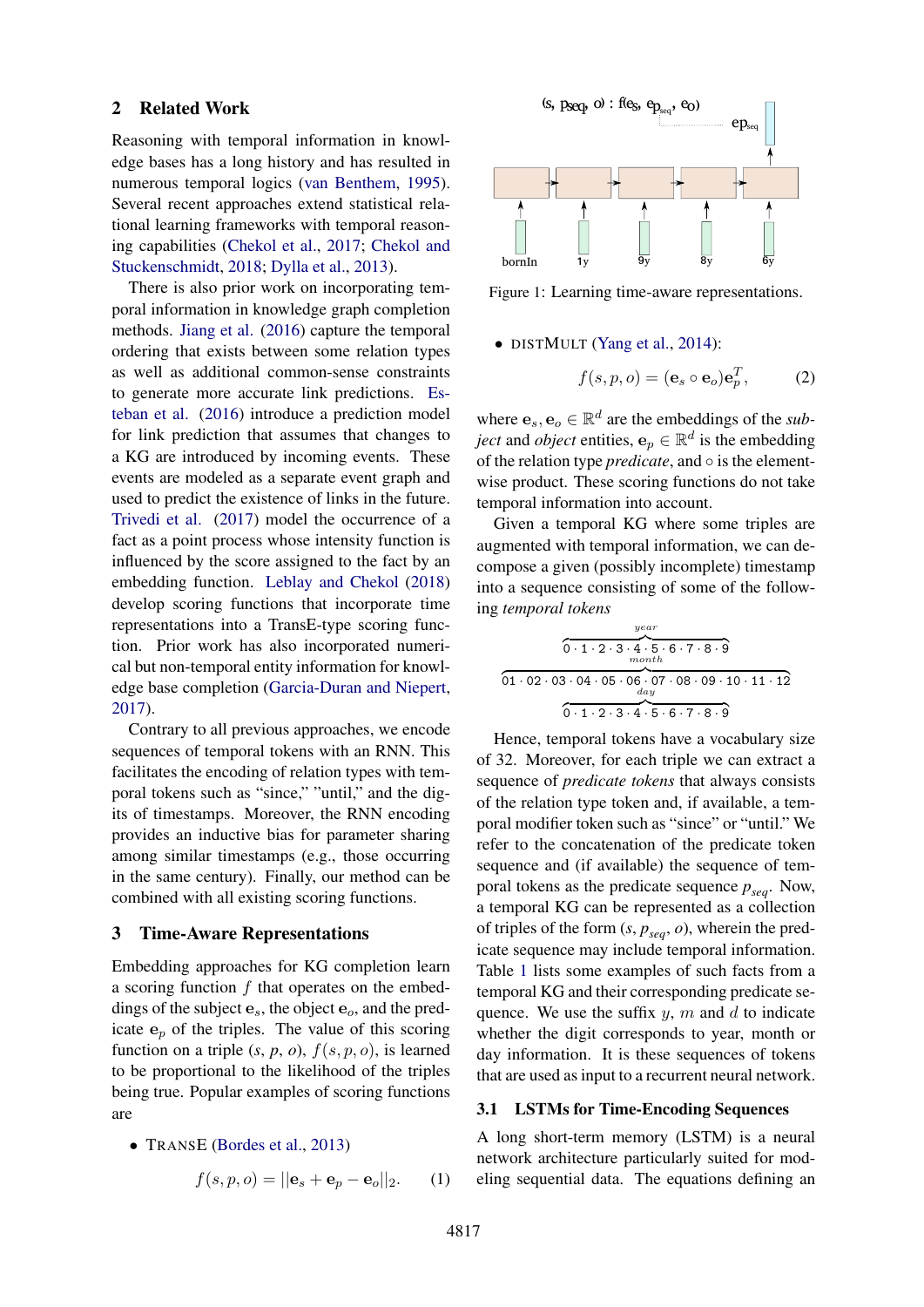<span id="page-2-0"></span>

| Fact                                                                                  | Predicate Sequence                 |  |  |
|---------------------------------------------------------------------------------------|------------------------------------|--|--|
| (Barack Obama, country, US)                                                           | [country]                          |  |  |
| (Barack Obama, born, US, 1961)                                                        | [born, $1y$ , $9y$ , $6y$ , $1y$ ] |  |  |
| (Barack Obama, president, US, since, 2009-01) [president, since, 2y, 0y, 0y, 9y, 01m] |                                    |  |  |

Table 1: Facts and their corresponding predicate sequence.

LSTM are

$$
\begin{aligned}\n\mathbf{i} &= \sigma_g(\mathbf{h}_{n-1}\mathbf{U}_i + \mathbf{x}_n\mathbf{W}_i) \\
\mathbf{f} &= \sigma_g(\mathbf{h}_{n-1}\mathbf{U}_f + \mathbf{x}_n\mathbf{W}_f) \\
\mathbf{o} &= \sigma_g(\mathbf{h}_{n-1}\mathbf{U}_o + \mathbf{x}_n\mathbf{W}_o) \\
\mathbf{g} &= \sigma_c(\mathbf{h}_{n-1}\mathbf{U}_g + \mathbf{x}_n\mathbf{W}_g) \\
\mathbf{c}_n &= \mathbf{f} \circ \mathbf{c}_{n-1} + \mathbf{i} \circ \mathbf{g} \\
\mathbf{h}_n &= \mathbf{o} \circ \sigma_h(\mathbf{c}_n)\n\end{aligned} \tag{3}
$$

where i, f, o and g are the input, forget, output and input modulation gates, respectively. c and h are the cell and hidden state, respectively. All vectors are in  $\mathbb{R}^h$ .  $\mathbf{x}_n \in \mathbb{R}^d$  is the representation of the n-th element of a sequence. In this paper we set  $h = d$ .  $\sigma_q$ ,  $\sigma_c$  and  $\sigma_h$  are activation functions.

Each token of the input sequence  $p_{seq}$  is first mapped to its corresponding  $d$ -dimensional embedding via a linear layer and the resulting sequence of embeddings used as input to the LSTM. Each predicate sequence of length  $N$  is represented by the last hidden state of the LSTM, that is,  $\mathbf{e}_{p_{\text{seq}}} = \mathbf{h}_N$ . The predicate sequence representation, which carries time information, can now be used in conjunction with *subject* and *object* embeddings in standard scoring functions. For instance, temporal-aware versions of TRANSE and DISTMULT, which we refer to as TA-TRANSE and TA-DISTMULT, have the following scoring function for triples  $(s, p_{\text{seq}}, o)$ :

TA-TRANSE:  $f(s, p_{seq}, o) = ||\mathbf{e}_s + \mathbf{e}_{p_{seq}} - \mathbf{e}_o||_2$ TA-DISTMULT:  $f(s, p_{seq}, o) = (\mathbf{e}_s \circ \mathbf{e}_o) \mathbf{e}_{p_{seq}}^T$ .

All parameters of the scoring functions are learned jointly with the parameters of the LSTMs using stochastic gradient descent.

The advantages of character level models to encode time information for link prediction are: (1) the usage of digits and modifiers such as "since" as atomic tokens facilitates the transfer of information across similar timestamps, leading to higher efficiency (e.g. small vocabulary size); (2) at test time, one can obtain a representation for a timestamp even though it is not part of the training set; (3) the model can use triples with and without temporal information as training data. Figure [1](#page-1-0) illustrates the generic working of our approach.

# 4 Experiments

We conducted experiments on four different KG completion data sets where a subset of the facts are augmented with time information.

#### 4.1 Datasets

Integrated Crisis Early Warning System (ICEWS) is a repository that contains political events with a specific timestamp. These political events relate entities (e.g. countries, presidents...) to a number of other entities via logical predicates (e.g. 'Make a visit' or 'Express intent to meet or negotiate'). Additional information can be found at <http://www.icews.com/>. The repository is organized in dumps that contain the events that occurred each year from 1995 to 2015. We created two temporal KGs out of this repository, i) a short-range version that contains all events in 2014, and ii) a long-range version that contains all events occurring between 2005-2015. We refer to these two data sets as ICEWS 2014 and ICEWS 2005-15, respectively. Due to the large number of entities we selected a subset of the most frequently occurring entities in the graph and all facts where both the *subject* and *object* are part of this subset of entities. We split the facts into training, validation and test in a proportion of 80%/10%/10%, respectively. The protocol for the creation of these data sets is identical to the onw followed in previous work [\(Bor](#page-5-1)[des et al.,](#page-5-1) [2013\)](#page-5-1). To create YAGO15K, we used FREEBASE15K [\(Bordes et al.,](#page-5-1) [2013\)](#page-5-1) (FB15K) as a blueprint. We aligned entities from FB15K to YAGO [\(Hoffart et al.,](#page-5-15) [2013\)](#page-5-15) with SAMEAS rela-tions contained in a YAGO dump<sup>[2](#page-2-1)</sup>, and kept all facts involving those entities. Finally, we augment this collection of facts with time information from the "yagoDateFacts"[3](#page-2-2) dump. Contrary to the

<span id="page-2-1"></span><sup>2</sup> /yago-naga/yago3.1/yagoDBpediaInstances.ttl.7z

<span id="page-2-2"></span><sup>3</sup> /yago-naga/yago3.1/yagoDateFacts.ttl.7z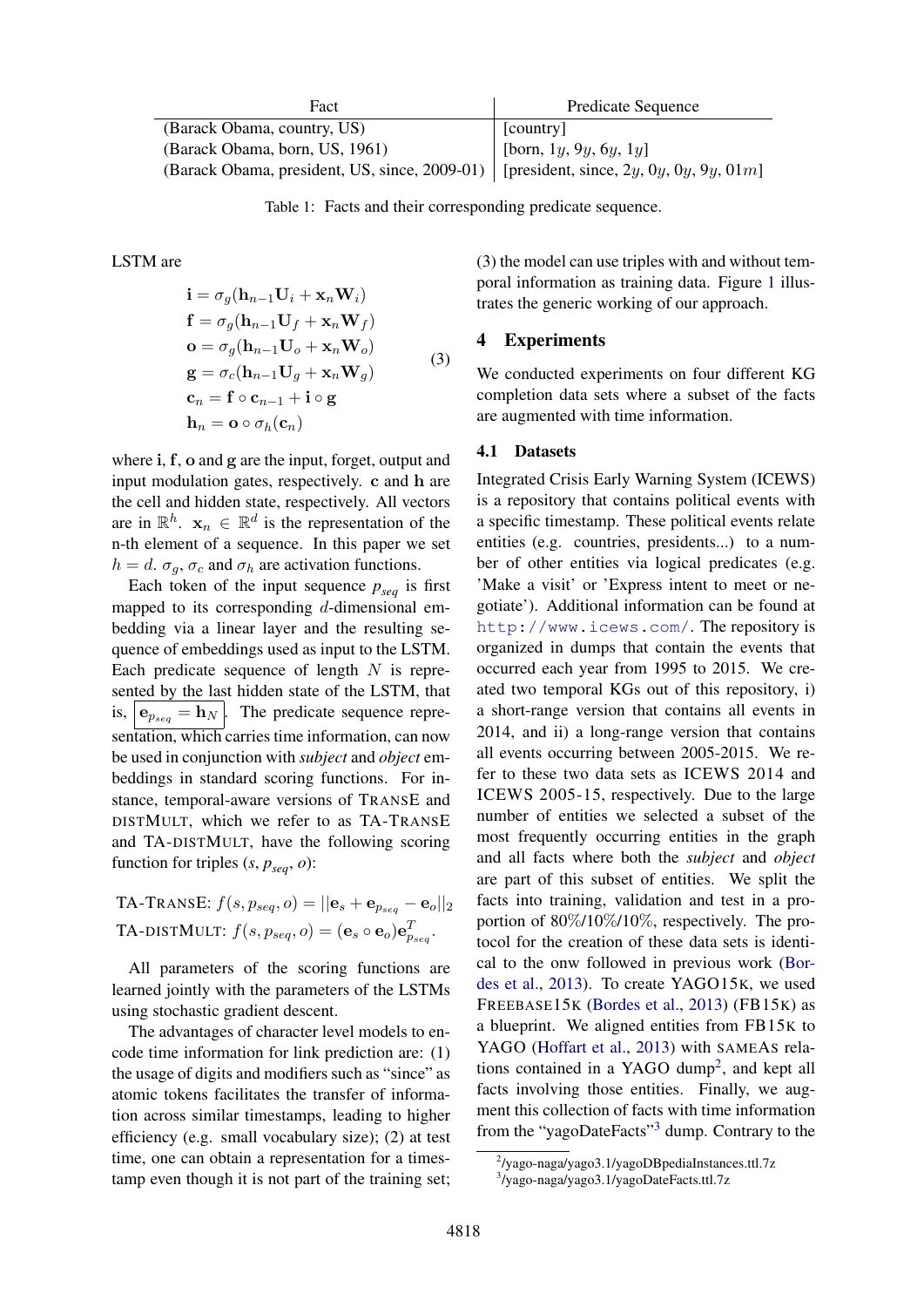<span id="page-3-1"></span>

| Data set            | $\overline{\text{YAGO}}$ 15K | ICEWS '14 | <b>ICEWS 05-15</b> | <b>WIKIDATA</b> |  |
|---------------------|------------------------------|-----------|--------------------|-----------------|--|
| Entities            | 15.403                       | 6,869     | 10.094             | 11,134          |  |
| Relationships       | 34                           | 230       | 251                | 95              |  |
| #Facts              | 138,056                      | 96,730    | 461,329            | 150,079         |  |
| #Distinct TS<br>198 |                              | 365       | 4.017              | 328             |  |
| Time Span           | 1513-2017                    | 2014      | 2005-2015          | 25-2020         |  |
| Training            | 110,441                      | 72,826    | 368,962            | 121,422         |  |
|                     | [29, 381]                    | [72, 826] | [368, 962]         | [121, 422]      |  |
| Validation          | 13.815                       | 8.941     | 46.275             | 14.374          |  |
|                     | [3,635]                      | [8,941]   | [46, 275]          | [14, 374]       |  |
| <b>Test</b>         | 13,800                       | 8,963     | 46,092             | 14,283          |  |
|                     | [3,685]                      | [8,963]   | [46,092]           | [14, 283]       |  |

<span id="page-3-2"></span>Table 2: Statistics of the data sets. TS stands for timestamps. The number of facts with time information is in brackets.

|                    | YAGO15K    |     |            | <b>WIKIDATA</b> |            |     |            |        |
|--------------------|------------|-----|------------|-----------------|------------|-----|------------|--------|
|                    | <b>MRR</b> | MR  | Hits $@10$ | Hits@1          | <b>MRR</b> | MR  | Hits $@10$ | Hits@1 |
| <b>TTRANSE</b>     | 32.1       | 578 | 51.0       | 23.0            | 48.8       | 80  | 80.6       | 33.9   |
| TRANSE             | 29.6       | 614 | 46.8       | 22.8            | 31.6       | 50  | 65.9       | 18.1   |
| <b>DISTMULT</b>    | 27.5       | 578 | 43.8       | 21.5            | 31.6       | 77  | 66.1       | 18.1   |
| TA-TRANSE          | 32.1       | 564 | 51.2       | 23.1            | 48.4       | 79  | 80.7       | 32.9   |
| <b>TA-DISTMULT</b> | 29.1       | 551 | 47.6       | 21.6            | 70.0       | 198 | 78.5       | 65.2   |

<span id="page-3-3"></span>Table 3: Results (filtered setting) of the temporal knowledge graph completion experiments for the data sets YAGO15K and WIKIDATA. The best results are written bold.

|                    | <b>ICEWS 2014</b> |     |            | <b>ICEWS 2005-15</b> |            |     |            |           |
|--------------------|-------------------|-----|------------|----------------------|------------|-----|------------|-----------|
|                    | <b>MRR</b>        | MR  | Hits $@10$ | Hits@1               | <b>MRR</b> | MR  | Hits $@10$ | Hits $@1$ |
| <b>TTRANSE</b>     | 25.5              | 148 | 60.1       | 7.4                  | 27.1       | 181 | 61.6       | 8.4       |
| TRANSE             | 28.0              | 122 | 63.7       | 9.4                  | 29.4       | 84  | 66.3       | 9.0       |
| <b>DISTMULT</b>    | 43.9              | 189 | 67.2       | 32.3                 | 45.6       | 90  | 69.1       | 33.7      |
| TA-TRANSE          | 27.5              | 128 | 62.5       | 9.5                  | 29.9       | 79  | 66.8       | 9.6       |
| <b>TA-DISTMULT</b> | 47.7              | 276 | 68.6       | 36.3                 | 47.4       | 98  | 72.8       | 34.6      |

Table 4: Results (filtered setting) of the temporal knowledge graph completion experiments for the data sets ICEWS 2014 and ICEWS 2005-15. The best results are written bold.

ICEWS data sets, YAGO15K does contain temporal modifiers; namely, 'occursSince' and 'occursUntil'. Contrary to previous work [\(Leblay and](#page-5-13) [Chekol,](#page-5-13) [2018\)](#page-5-13), all facts maintain time information in the same level of granularity as one can find in the original dumps these data sets come from.

We also experimented with the temporal facts from the WIKIDATA data set<sup>[4](#page-3-0)</sup> extracted in [\(Leblay](#page-5-13) [and Chekol,](#page-5-13) [2018\)](#page-5-13). Only information regarding the year is available for these facts, since the authors discarded information of finer granularity. All facts are framed in a time interval (i.e. they contain the temporal modifiers 'occursSince' and 'occursUntil'). Facts annotated with a single point-in-time are associated with that time-point as start and end time. Due to the large number of entities of this data set, which hinders the computation of standard KG completion metrics, we selected a subset of the most frequent entities and

Table [2](#page-3-1) lists some statistics of the temporal KGs. All four data sets, with their corresponding training, validation, and test splits are available at <https://github.com/nle-ml/mmkb>.

## 4.2 General Set-up

We evaluate various methods by their ability to answer completion queries where i) all the arguments of a fact are known except the *subject* entity, and ii) all the arguments of a fact are known except the *object* entity. For the former we replace the subject by each of the KBs entities  $\mathcal E$  in turn, sort the triples based on the scores returned by the different methods, and computed the rank of the correct entity. We repeated the same process for the second completion task and average the results.

kept all facts where both the *subject* and *object* are part of this subset of entities. This set of filtered facts was split into training, validation and test in the same proportion as before.

<span id="page-3-0"></span><sup>4</sup> http://staff.aist.go.jp/julien.leblay/datasets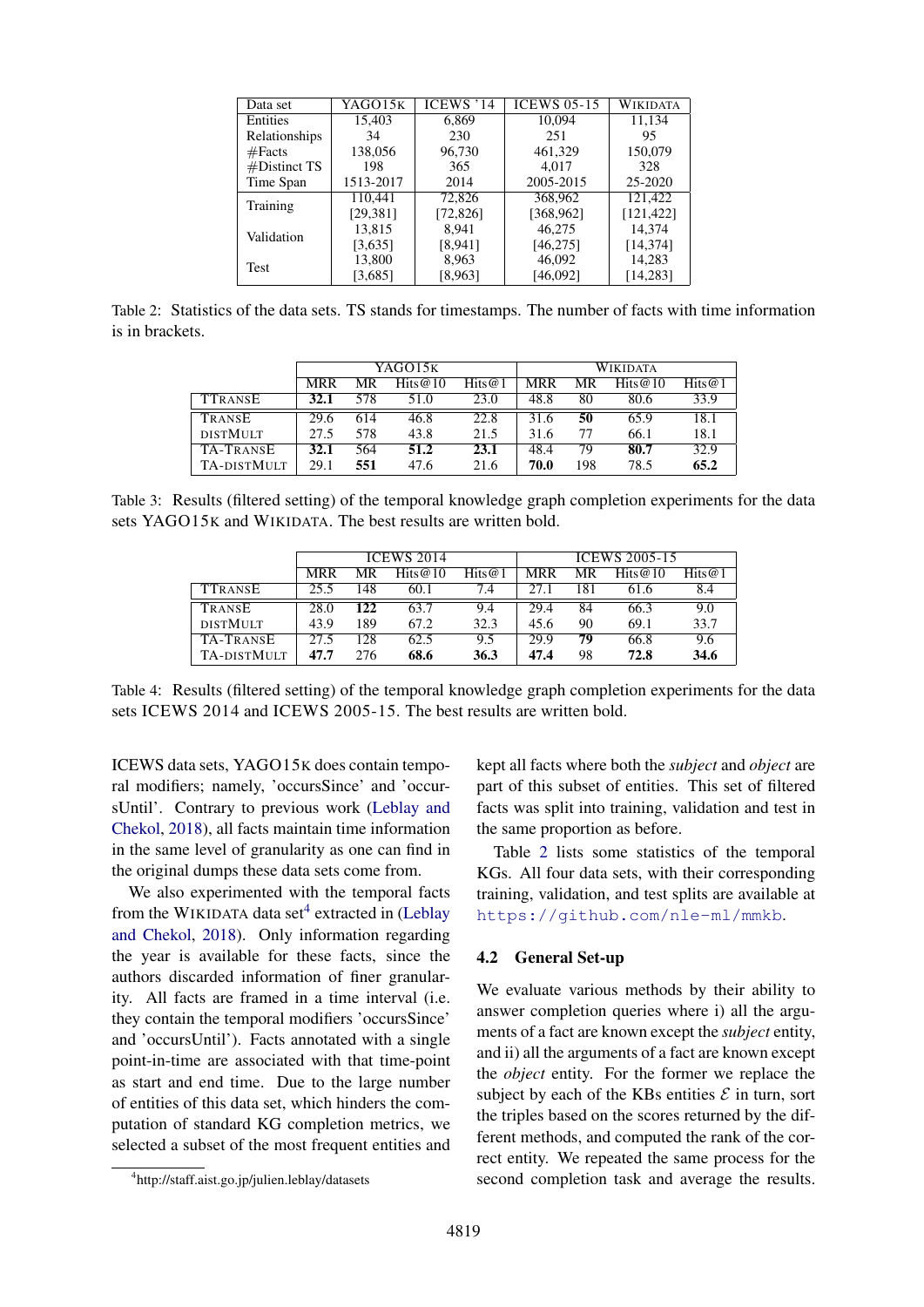<span id="page-4-1"></span>

Figure 2: T-SNE visualization of the embeddings learned for the predicate sequence  $p_{sea}$  = [playsFor, occursSince, *date*], where *date* corresponds to the date token sequence.

This is standard procedure in the KG completion literature. We also report the filtered setting as described in [\(Bordes et al.,](#page-5-1) [2013\)](#page-5-1). The mean of all computed ranks is the Mean Rank (lower is better) and the fraction of correct entities ranked in the top n is called hits  $@n$  (higher is better). We also compute the Mean Reciprocal Rank (higher is better) which is less susceptible to outliers.

Recent work [\(Leblay and Chekol,](#page-5-13) [2018\)](#page-5-13) evaluates different approaches for performing link prediction in temporal KGs. The approach that learns independent representations for each timestamp and use these representations as translation vectors, similarly to [\(Bordes et al.,](#page-5-1) [2013\)](#page-5-1), leads to the best results. This approach is called VECTOR-BASED TTRANSE, though for the shake of simplicity in the paper we refer to it as TTRANSE. We compare our approaches TA-TRANSE and TA-DISTMULT against TTRANSE, and the standard embedding methods TRANSE and DISTMULT. For all approaches, we used ADAM [\(Kingma and](#page-5-16) [Ba,](#page-5-16) [2014\)](#page-5-16) for parameter learning in a mini-batch setting with a learning rate of 0.001, the categorical cross-entropy [\(Kadlec et al.,](#page-5-17) [2017\)](#page-5-17) as loss function and the number of epochs was set to 500. We validated every 20 epochs and stopped learning whenever the MRR values on the validation set decreased. The batch size was set to 512 and the number of negative samples to 500 for all experiments. The embedding size is d=100. We apply dropout [\(Srivastava et al.,](#page-5-18) [2014\)](#page-5-18) for all embeddings. We validated the dropout from the values {0, 0.4} for all experiments. For TA-TRANSE and TA-DISTMULT, the activation gate  $\sigma_q$  is the sigmoid function;  $\sigma_c$  and  $\sigma_h$  were chosen to be linear activation functions.

<span id="page-4-0"></span>

Figure 3: Training loss in YAGO15K. TA-TRANSE's ability to learn from time information leads to a lower loss.

#### 4.3 Results

Table [3](#page-3-2) and [4](#page-3-3) list the results for the KG completion tasks. TA-TRANSE and TA-DISTMULT systematically improve TRANSE and DISTMULT in MRR, hits@10 and hits@1 in almost all cases. Mean rank is a metric that is very susceptible to outliers and hence these improvements are not consistent. TTRANSE learns independent representations for each timestamp contained in the training set. At test time, timestamps unseen during training are represented by null vectors. This explains that TTRANSE is only competitive in YAGO15K, wherein the number of distinct timestamps is very small (see  $#D$ istinct TS in Table [2\)](#page-3-1) and thus enough training examples exist to learn robust timestamp embeddings. TTRANSE's performance is similar to that of TA-TRANSE, our time-aware version of TRANSE, in WIKIDATA. Similarly, TTRANSE can learn robust timestamp representations because of the small number of distinct timestamps of this data set.

Figure [3](#page-4-0) shows a comparison of the training loss of TRANSE and TA-TRANSE for YAGO15K. Under the same set-up, TA-TRANSE's ability to learn from time information leads to a training loss lower than that of TRANSE.

Figure [2](#page-4-1) shows a t-SNE [\(Maaten and Hinton,](#page-5-19) [2008\)](#page-5-19) visualization of the embeddings learned for the predicate sequence  $p_{seq}$  = [playsFor, occursSince, *date*], where *date* corresponds to the date token sequence. This illustrates that the learned relation type embeddings carry temporal information.

### 5 Conclusions

We propose a digit-level LSTM to learn representations for time-augmented KG facts that can be used in conjunction with existing scoring functions for link prediction. Experiments in four temporal knowledge graphs show the effectiveness of the approach.